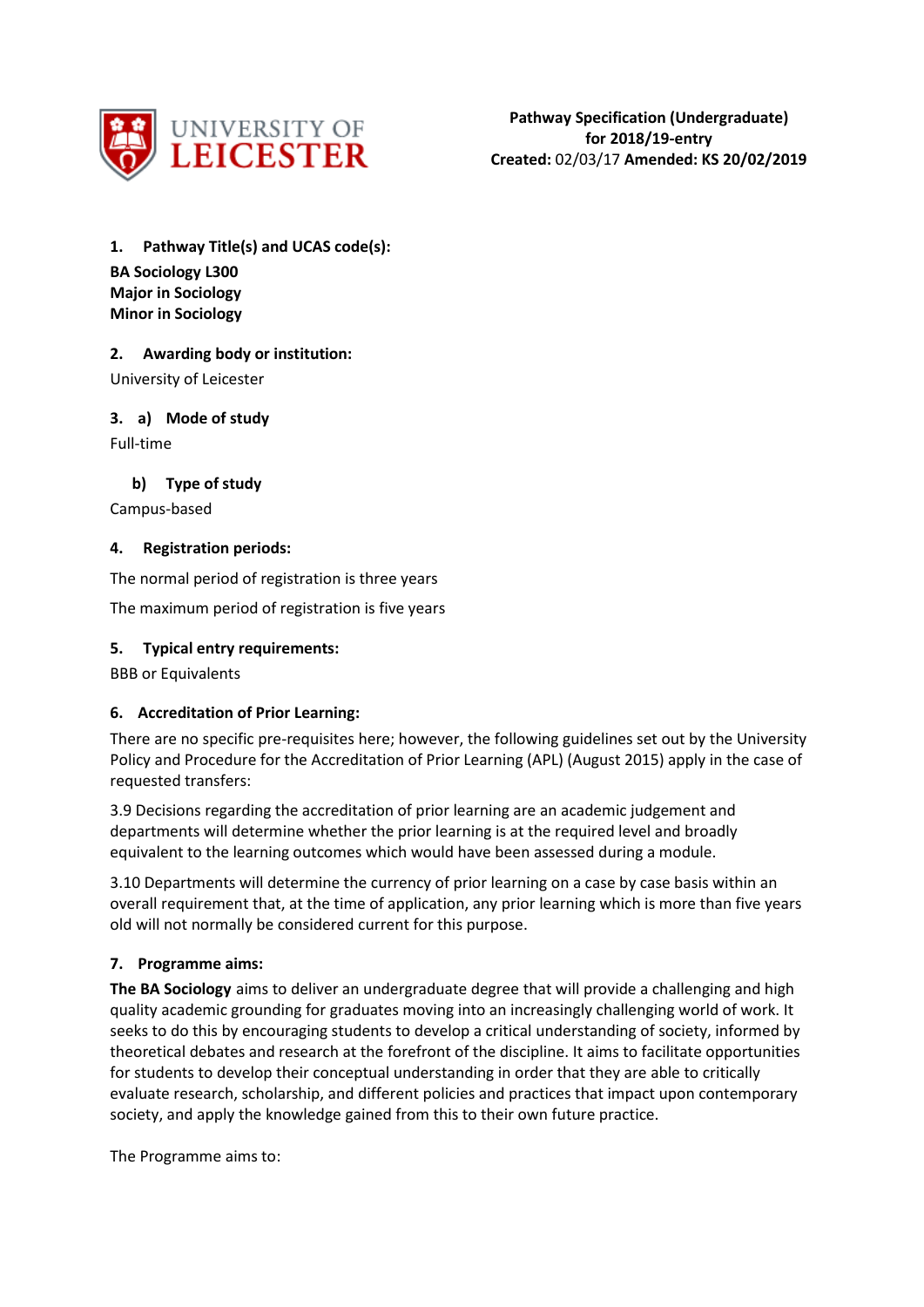- Develop an understanding of the key concepts and theoretical approaches that have developed and are developing in relation to areas such as the relationship between individuals and groups, social action and social structure, biography and history, social institutions and culture, the underpinnings of social order, social inequality and conflict, diverse cultural practices, and the causes and consequences of social change.
- An understanding of the distinctively social standpoint of sociology and the explanatory value of social analysis. This necessarily includes familiarity with the analysis of a variety of forms of human interaction, from micro to macro, their interconnections and their dynamics.
- An understanding of the nature and appropriate use of research strategies and methods in relation to social issues.
- Provide a rigorous, coherent and attractive sociology curriculum that draws on the Department's research expertise and teaching strengths;
- Provide a stimulating and challenging learning experience for all students;
- Provide students with the skills required for independent learning and develop their capacity to work both with others and autonomously.
- Provide students with a range of both subject specific and transferable skills relevant to lifelong learning and employment in a range of occupations;
- Prepare students for progression to Masters' courses and Ph. D. programme

**The Sociology Major pathway** aims to deliver an undergraduate major pathway that will provide a challenging and high quality academic grounding for graduates moving into an increasingly challenging world of work. It seeks to do this by encouraging students to develop a critical understanding of society, informed by theoretical debates and research at the forefront of the discipline. It aims to facilitate opportunities for students to develop their conceptual understanding in order that they are able to critically evaluate research, scholarship, and different policies and practices that impact upon contemporary society, and apply the knowledge gained from this to their own future practice.

The Programme aims to:

- Develop an understanding of the key concepts and theoretical approaches that have developed and are developing in relation to areas such as the relationship between individuals and groups, social action and social structure, biography and history, social institutions and culture, the underpinnings of social order, social inequality and conflict, diverse cultural practices, and the causes and consequences of social change.
- An understanding of the distinctively social standpoint of sociology and the explanatory value of social analysis. This necessarily includes familiarity with the analysis of a variety of forms of human interaction, from micro to macro, their interconnections and their dynamics.
- An understanding of the nature and appropriate use of research strategies and methods in relation to social issues.
- Provide a rigorous, coherent and attractive sociology curriculum that draws on the Department's research expertise and teaching strengths;
- Provide a stimulating and challenging learning experience for all students;
- Provide students with the skills required for independent learning and develop their capacity to work both with others and autonomously.
- Provide students with a range of both subject specific and transferable skills relevant to lifelong learning and employment in a range of occupations;
- Prepare students for progression to Masters' courses and Ph. D. programme

**The Sociology Minor pathway** aims to deliver an undergraduate Minor pathway that will provide a challenging and high quality academic grounding for graduates moving into an increasingly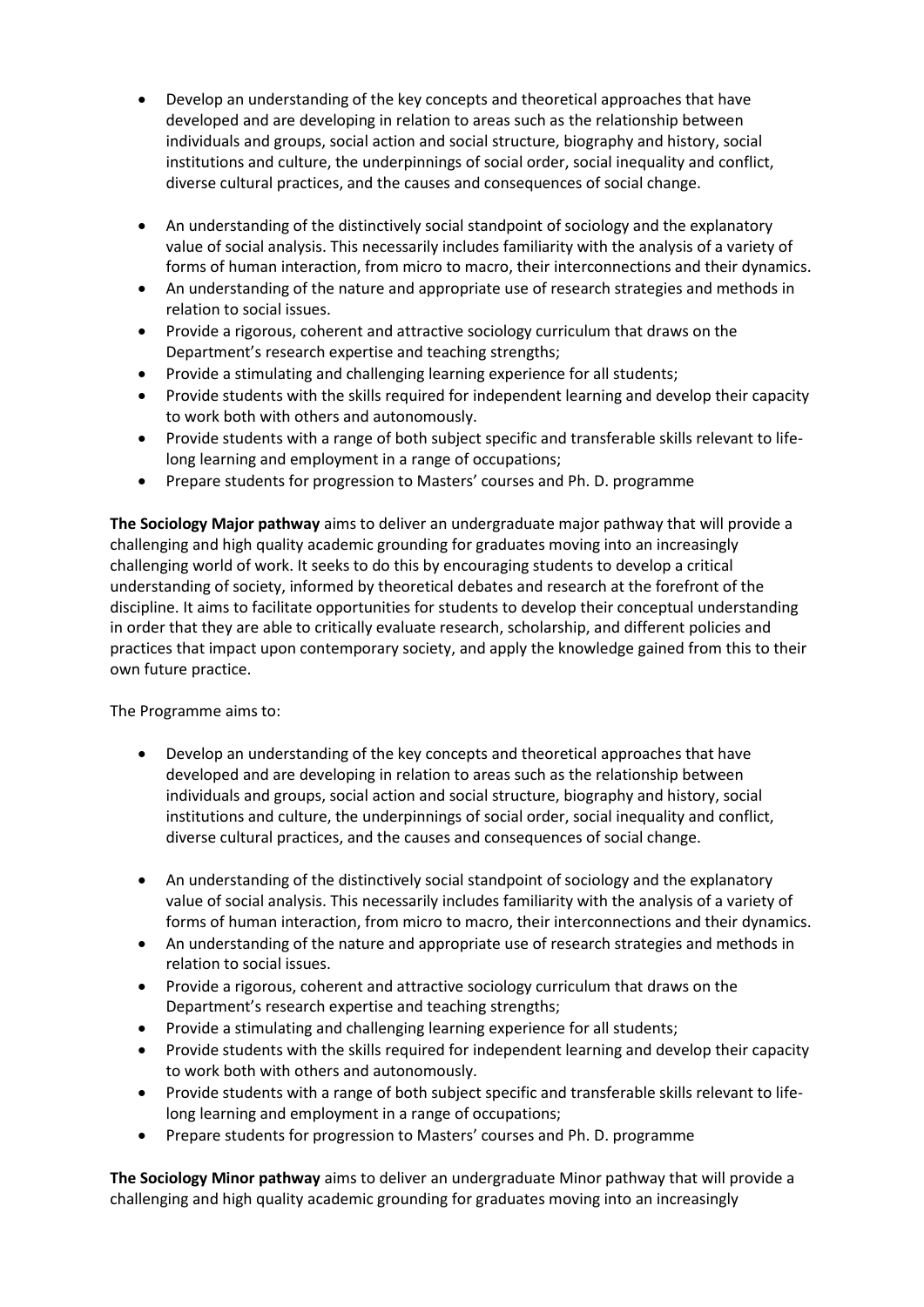challenging world of work. It seeks to do this by encouraging students to develop a critical understanding of society, informed by theoretical debates and research at the forefront of the discipline. It aims to facilitate opportunities for students to develop their conceptual understanding in order that they are able to critically evaluate research, scholarship, and different policies and practices that impact upon contemporary society, and apply the knowledge gained from this to their own future practice.

The Programme aims to:

- Develop an understanding of the key concepts and theoretical approaches that have developed and are developing in relation to areas such as the relationship between individuals and groups, social action and social structure, biography and history, social institutions and culture, the underpinnings of social order, social inequality and conflict, diverse cultural practices, and the causes and consequences of social change.
- An understanding of the distinctively social standpoint of sociology and the explanatory value of social analysis. This necessarily includes familiarity with the analysis of a variety of forms of human interaction, from micro to macro, their interconnections and their dynamics.
- An understanding of the nature and appropriate use of research strategies and methods in relation to social issues.
- Provide a rigorous, coherent and attractive sociology curriculum that draws on the Department's research expertise and teaching strengths;
- Provide a stimulating and challenging learning experience for all students;
- Provide students with the skills required for independent learning and develop their capacity to work both with others and autonomously.
- Provide students with a range of both subject specific and transferable skills relevant to lifelong learning and employment in a range of occupations;
- Prepare students for progression to Masters' courses and Ph. D. programme

# **8. Reference points used to inform the programme specification:**

<http://www.qaa.ac.uk/en/Publications/Documents/Subject-benchmark-statement-Sociology.pdf>

- QAA Benchmark statements for sociology
- University of Leicester Discovery Led and Discovery Enabling Learning Strategy 2016-17
- University of Leicester Periodic Development Review Report
- External Examiners' Reports
- First Destination Survey

# **9. Programme Outcomes: BA Sociology/Sociology Major/Sociology Minor**

| <b>Intended Learning</b>                                           | <b>Teaching and Learning Methods</b>                                                                                          | <b>How Demonstrated?</b>                                                                                                                                                  |
|--------------------------------------------------------------------|-------------------------------------------------------------------------------------------------------------------------------|---------------------------------------------------------------------------------------------------------------------------------------------------------------------------|
| <b>Outcomes</b>                                                    |                                                                                                                               |                                                                                                                                                                           |
|                                                                    | (a) Discipline specific knowledge and competencies                                                                            |                                                                                                                                                                           |
|                                                                    | (i) Mastery of an appropriate body of knowledge                                                                               |                                                                                                                                                                           |
| The mastery of an<br>appropriate body of<br>sociological knowledge | Lectures, seminars, resource-<br>based learning, problem-solving<br>exercises, consultations with<br>staff, and private study | Essays, examinations, portfolios,<br>seminar presentations,<br>contribution to discussions,<br>problem-solving exercises,<br>research projects and assessed<br>coursework |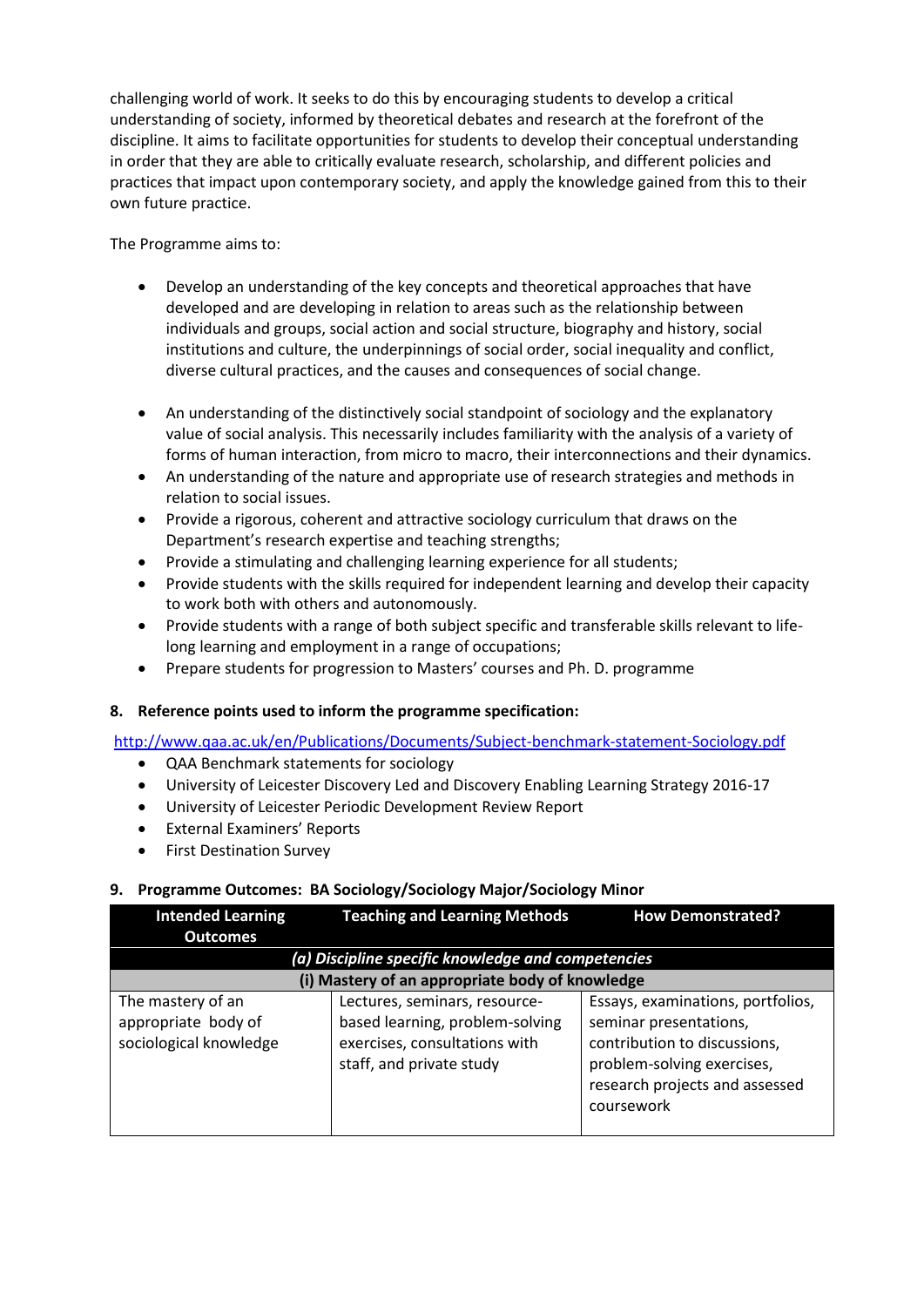| <b>Intended Learning</b><br><b>Outcomes</b>                                                                                                                                                                                                               | <b>Teaching and Learning Methods</b>                                                                                                                                  | <b>How Demonstrated?</b>                                                                                                                                                  |
|-----------------------------------------------------------------------------------------------------------------------------------------------------------------------------------------------------------------------------------------------------------|-----------------------------------------------------------------------------------------------------------------------------------------------------------------------|---------------------------------------------------------------------------------------------------------------------------------------------------------------------------|
|                                                                                                                                                                                                                                                           | (ii) Understanding and application of key concepts and techniques                                                                                                     |                                                                                                                                                                           |
| Comprehension of key<br>concepts used in sociological<br>analysis and the nature of<br>social evidence<br>A grasp of the main research                                                                                                                    | Lectures, seminars, computer<br>practical classes, team problem-<br>solving exercises, consultations<br>with staff, and private study<br>Seminars, computer practical | Essays, examinations,<br>portfolios, seminar<br>presentations, contribution to<br>discussions, problem-solving<br>exercises, research projects                            |
| methods used in sociological<br>investigation                                                                                                                                                                                                             | classes, team problems solving-<br>exercises, consultations with<br>staff<br>(iii) Critical analysis of key issues                                                    | and assessed coursework                                                                                                                                                   |
| Ability to analyze key                                                                                                                                                                                                                                    | Lectures, seminars, directed                                                                                                                                          |                                                                                                                                                                           |
| theoretical issues in<br>sociology<br>Ability to analyze key<br>substantive issues in the<br>study of societies, their<br>development and processes<br>of social change                                                                                   | reading, team problem-solving<br>exercises, consultations with<br>staff                                                                                               | Essays, examinations,<br>portfolios, seminar<br>presentations, contribution to<br>discussions, problem-solving<br>exercises, research projects<br>and assessed coursework |
| Ability to analyze key issues<br>in the use of sociological<br>methods<br>Ability to reflect critically on<br>the nature of sociology as a<br>discipline                                                                                                  |                                                                                                                                                                       |                                                                                                                                                                           |
|                                                                                                                                                                                                                                                           |                                                                                                                                                                       |                                                                                                                                                                           |
|                                                                                                                                                                                                                                                           | (iv) Clear and concise presentation of material                                                                                                                       |                                                                                                                                                                           |
| Ability to present sociological<br>knowledge and arguments in<br>a clear and concise way in a<br>variety of written and oral<br>formats                                                                                                                   | Feedback on oral and written<br>contributions to seminars,<br>problem-solving exercises,<br>consultations with staff                                                  | Essays, examinations,<br>portfolios, seminar<br>presentations, contribution to<br>discussions, problem-solving<br>exercises, research projects<br>and assessed coursework |
| (v) Critical appraisal of evidence with appropriate insight                                                                                                                                                                                               |                                                                                                                                                                       |                                                                                                                                                                           |
| Ability to assess the<br>appropriateness of the<br>evidence and the methods<br>used in sociological studies,<br>their value and their<br>limitations<br>Ability to read, analyze and<br>reflect critically and<br>contextually upon<br>sociological texts | Seminars, directed reading, team<br>problem-solving exercises,                                                                                                        | Essays, examinations, portfolios,<br>seminar presentations,<br>contribution to discussions,<br>problem-solving exercises,<br>research projects and assessed<br>coursework |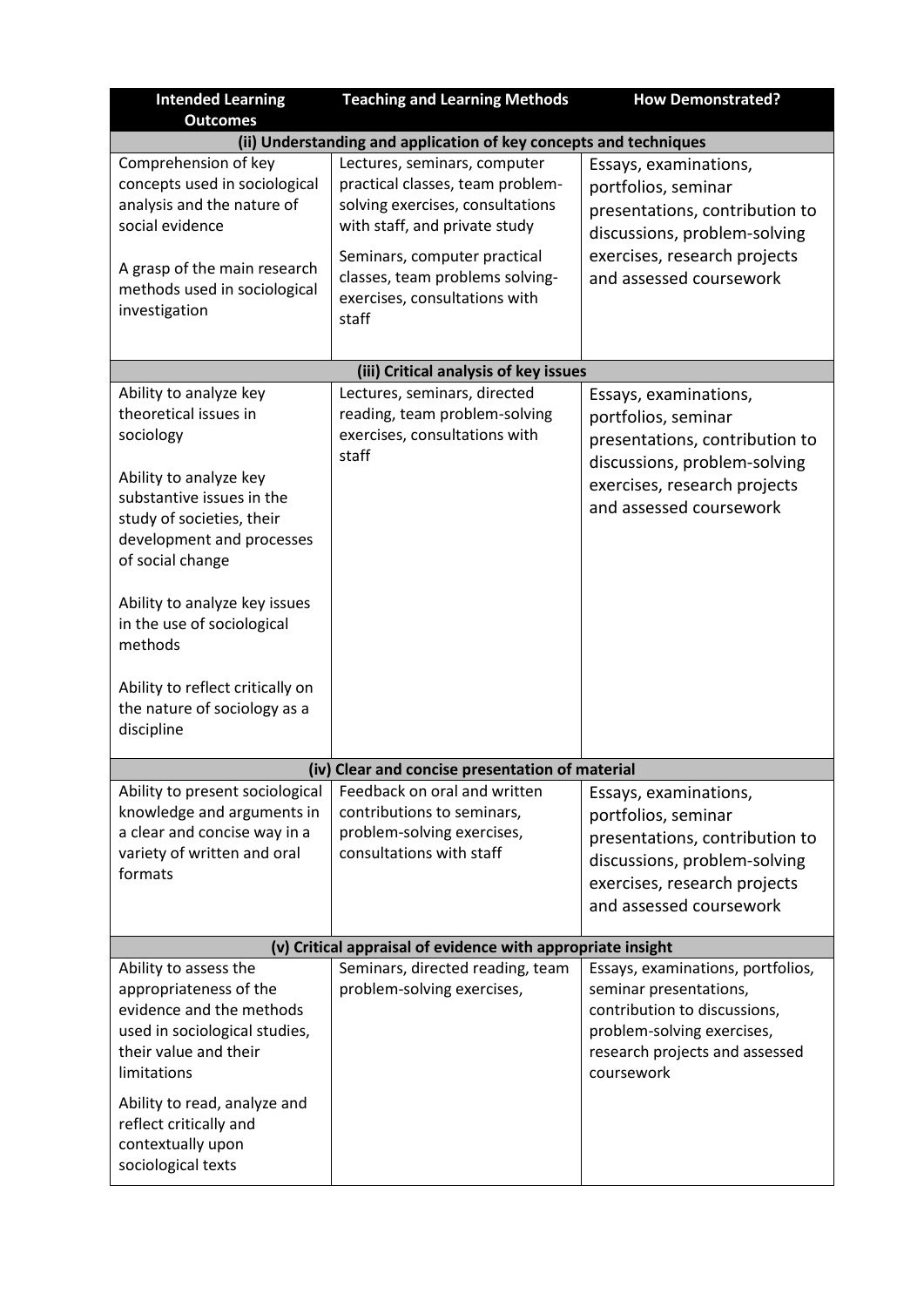| <b>Intended Learning</b><br><b>Outcomes</b>                                                                                                                                                                                    | <b>Teaching and Learning Methods</b>                                       | <b>How Demonstrated?</b>                                                                                                                                                                                                                                                           |
|--------------------------------------------------------------------------------------------------------------------------------------------------------------------------------------------------------------------------------|----------------------------------------------------------------------------|------------------------------------------------------------------------------------------------------------------------------------------------------------------------------------------------------------------------------------------------------------------------------------|
|                                                                                                                                                                                                                                | (vi) Other discipline specific competencies                                |                                                                                                                                                                                                                                                                                    |
| Ability to design, research<br>and present a sustained and<br>independently conceived<br>piece of sociological work                                                                                                            | Supervised independent research                                            | Research Project                                                                                                                                                                                                                                                                   |
|                                                                                                                                                                                                                                | (b) Transferable skills                                                    |                                                                                                                                                                                                                                                                                    |
|                                                                                                                                                                                                                                | (i) Oral communication                                                     |                                                                                                                                                                                                                                                                                    |
| Demonstration of clarity,<br>fluency and coherence in<br>oral expression                                                                                                                                                       | Seminars, team problem- solving<br>exercises                               | Single and group seminar<br>presentations, contributions to<br>discussions                                                                                                                                                                                                         |
| Effective participation as<br>sociologists in group<br>discussions                                                                                                                                                             |                                                                            |                                                                                                                                                                                                                                                                                    |
|                                                                                                                                                                                                                                | (ii) Written communication                                                 |                                                                                                                                                                                                                                                                                    |
| Ability to develop and<br>sustain sociological<br>arguments in a variety of<br>written forms                                                                                                                                   | Seminars and Workshops                                                     | Essays, examinations, portfolios,<br>and research projects                                                                                                                                                                                                                         |
| Ability to demonstrate<br>clarity, fluency and<br>coherence in written<br>expression of sociological<br>ideas                                                                                                                  |                                                                            |                                                                                                                                                                                                                                                                                    |
|                                                                                                                                                                                                                                | (iii) Information technology                                               |                                                                                                                                                                                                                                                                                    |
| Capacity to: use IT to<br>support effectively their<br>sociological studies; use IT in<br>word processing; use the<br>internet; use data bases,<br>spreadsheets, specialist<br>packages for data analysis,<br>and presentation | Class task programme, computer<br>practical classes, lectures,<br>seminars | Essays, examinations, portfolios,<br>seminar presentations,<br>contribution to discussions,<br>problem-solving exercises,<br>research projects and assessed<br>coursework                                                                                                          |
| (iv) Numeracy                                                                                                                                                                                                                  |                                                                            |                                                                                                                                                                                                                                                                                    |
| Ability to analyze interpret,<br>and present relevant data<br>using statistical and graphical<br>techniques                                                                                                                    | Class task programme, computer<br>practical classes, lectures,<br>seminars | Computer practical classes,<br>computer- based exercises,<br>problem - based exercises,<br>examinations, essays,<br>examinations, portfolios, seminar<br>presentations, contribution to<br>discussions, problem-solving<br>exercises, research projects and<br>assessed coursework |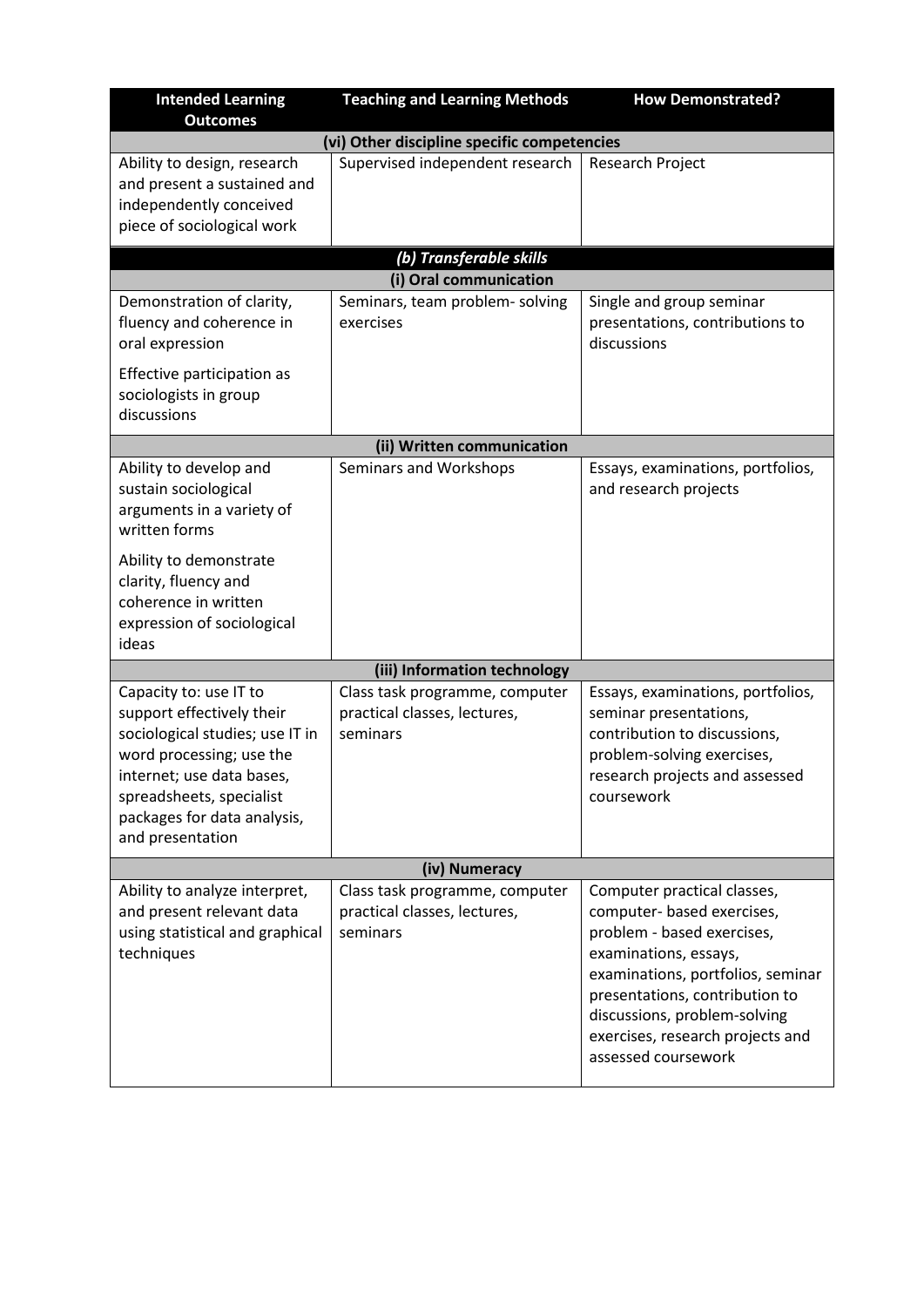| <b>Intended Learning</b><br><b>Outcomes</b>                                                                                                                                  | <b>Teaching and Learning Methods</b>                                                                                                          | <b>How Demonstrated?</b>                                                                                                                                                  |
|------------------------------------------------------------------------------------------------------------------------------------------------------------------------------|-----------------------------------------------------------------------------------------------------------------------------------------------|---------------------------------------------------------------------------------------------------------------------------------------------------------------------------|
|                                                                                                                                                                              | (v) Team working                                                                                                                              |                                                                                                                                                                           |
| Ability to form teams and<br>work collaboratively in<br>groups to explore<br>sociological problems and to<br>recognize the value of<br>working closely with others           | Seminars, team problem solving<br>exercises                                                                                                   | Problem - based exercises, group<br>presentations in seminars                                                                                                             |
|                                                                                                                                                                              | (vi) Problem solving                                                                                                                          |                                                                                                                                                                           |
| Ability to address and<br>analyze theoretical,<br>methodological, and<br>empirical problems posed by<br>sociological literature and<br>practice                              | Seminars, team problem solving<br>exercises                                                                                                   | Essays, examinations, portfolios,<br>seminar presentations,<br>contribution to discussions,<br>problem-solving exercises,<br>research projects and assessed<br>coursework |
|                                                                                                                                                                              | (vii) Information handling                                                                                                                    |                                                                                                                                                                           |
| Ability to identify,<br>comprehend, analyze and<br>handle sociological<br>information                                                                                        | Lectures, seminars, team<br>problem-solving exercises,<br>directed reading, computer<br>practical classes, team problems<br>solving exercises | Essays, examinations, portfolios,<br>seminar presentations,<br>contribution to discussions,<br>problem-solving exercises,<br>research projects and assessed<br>coursework |
| (viii) Skills for lifelong learning                                                                                                                                          |                                                                                                                                               |                                                                                                                                                                           |
| Intellectual independence in<br>the setting of research tasks<br>and the analyzing of<br>sociological questions<br>Capacity for time<br>management and self-<br>organization | Fostering independent learning<br>and self-evaluation through<br>consultations and feedback<br>sessions                                       | Essays, examinations, portfolios,<br>seminar presentations,<br>contribution to discussions,<br>problem-solving exercises,<br>research projects and assessed<br>coursework |

### **10. Excluded combinations and course transfers a) Excluded combinations**

Gender Studies Sociology

Students choosing the Sociology Major pathway would not choose a specific minor programme offered within the Department of Sociology, but instead would be directed to the BA Sociology, where they could either choose the same modules thus creating an informal pathway, or have more option modules made available for them should they wish.

# **b) Course transfers**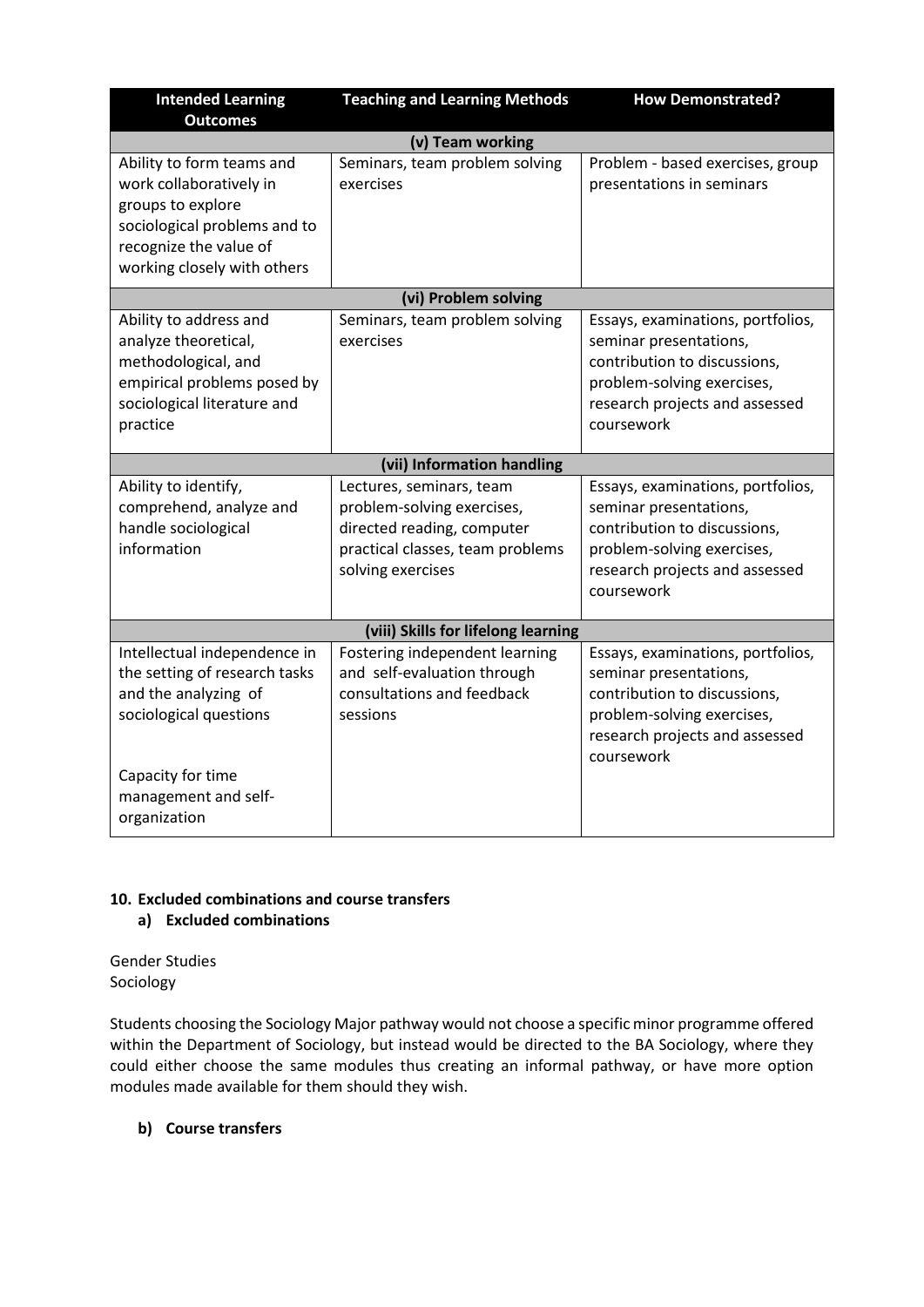There are no specific pre-requisites here; however, the following guidelines set out by the University Policy and Procedure for the Accreditation of Prior Learning (APL) (August 2015) apply in the case of requested transfers:

3.9 Decisions regarding the accreditation of prior learning are an academic judgement and departments will determine whether the prior learning is at the required level and broadly equivalent to the learning outcomes which would have been assessed during a module.3.10 Departments will determine the currency of prior learning on a case by case basis within an overall requirement that, at the time of application, any prior learning which is more than five years old will not normally be considered current for this purpose.

# **11. Criteria for award and classification**

As defined i[n Senate Regulation 5:](http://www.le.ac.uk/senate-regulation5) Regulations governing undergraduate programmes of study.

# **12. Progression points:**

Senate Regulation 5: Regulations governing undergraduate programmes of study: [http://www2.le.ac.uk/offices/sas2/regulations/documents/2012-13/senatereg5](http://www2.le.ac.uk/offices/sas2/regulations/documents/2012-13/senatereg5-undergraduates.pdf) [undergraduates.pdf](http://www2.le.ac.uk/offices/sas2/regulations/documents/2012-13/senatereg5-undergraduates.pdf)

In cases where a student has failed to meet a requirement to progress he or she will be required to withdraw from the course

# **13. Key/extra features:**

The BA Sociology programme offers a semester abroad opportunity to Year 2 students. During this semester, as part of their studies, students are required to take an equivalent module to the core second year module SY2008 *Using Numbers in Social Research***.**

# **Our partner institutions for a semester abroad in Year 2 currently include:**

#### **Current Erasmus partnerships**

- 1. Lund University Sweden
- 2. Charles University Prague

#### **Current Study abroad partnerships:**

- 3. USA California State University, Long Beach
- 4. USA The University of Georgia
- 5. USA University of Florida

This list is subject to change at short notice.

The exchange is a 'cultural exchange', so that students cannot apply to study at a University in a country/region from which they originally come.

#### **14. Indications of programme quality**

University Academic Review reports External Examiners' reports Degree Results and Career Destination statistics

#### **15. Summary of programme/pathway delivery and assessment:**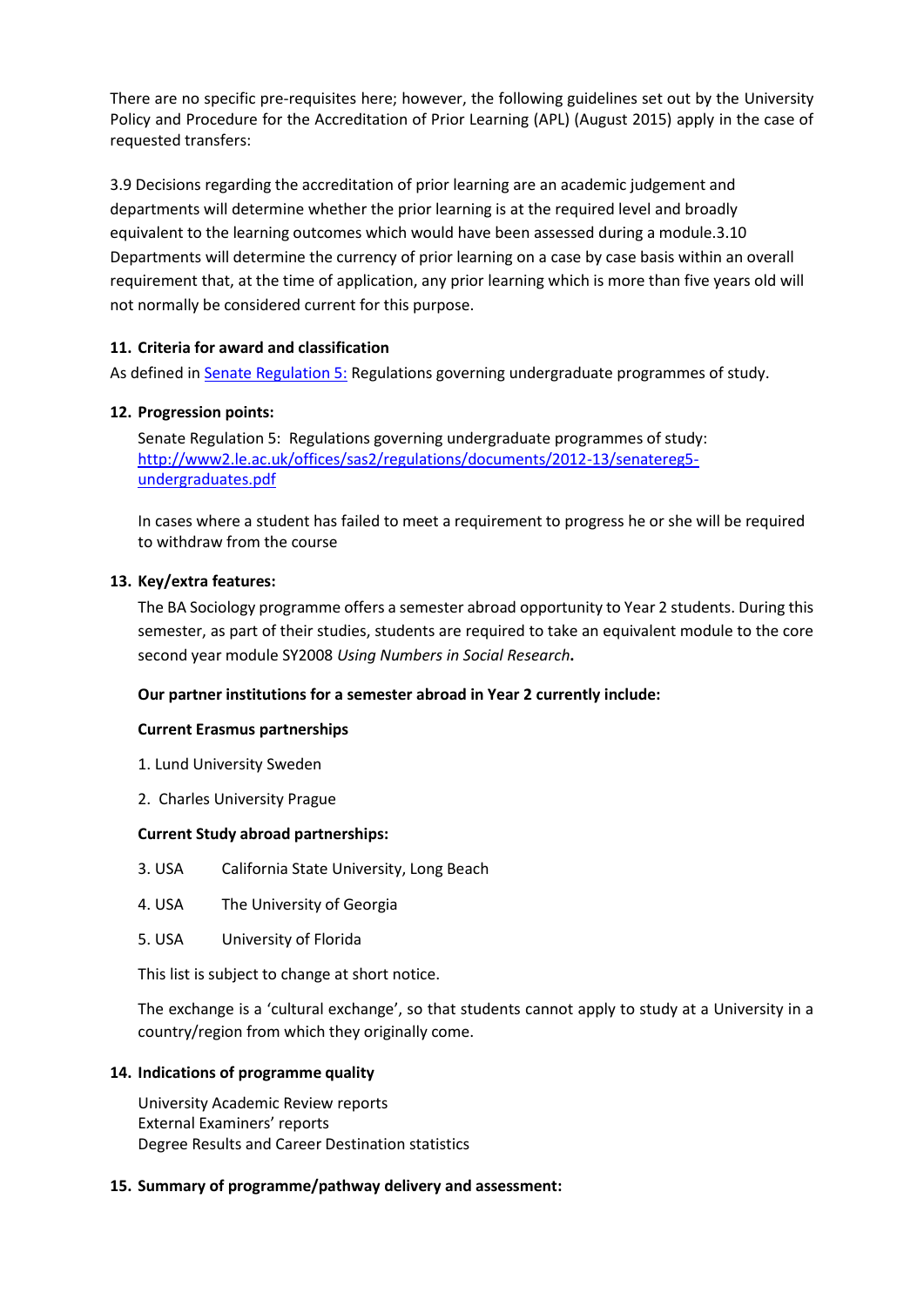The delivery and assessment models are generally outlined in our attached skills Matrix or on the individual module specification documents. Optionality is limited throughout the major and minor pathways, with the exception of the major in Sociology, where the theory can be contextualized through a series of option modules.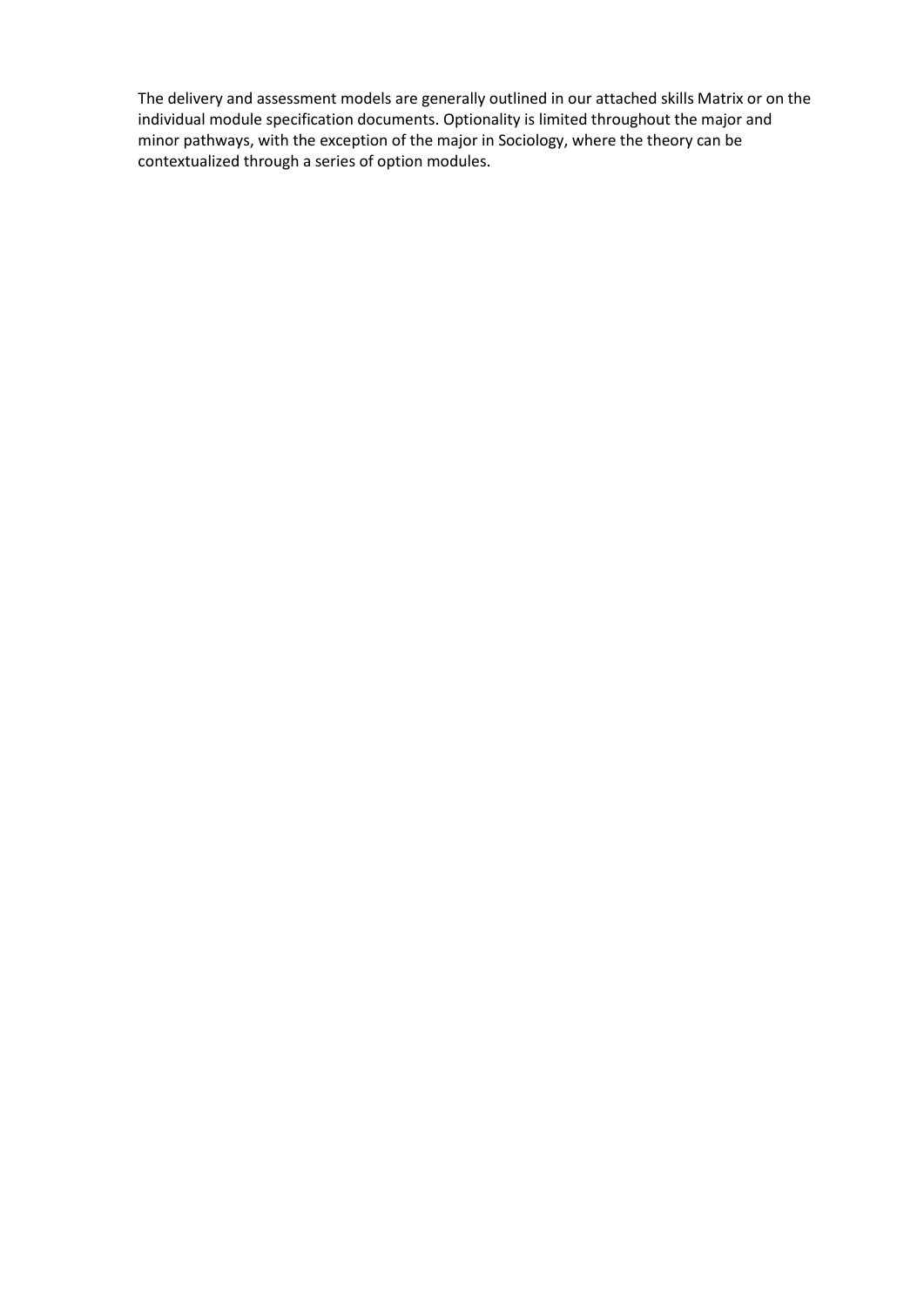**Appendix 1: Programme structure** (programme regulations)

# **BA Sociology Year 1**

# **Semester 1 Semester 2**

| <b>Sociology: A Beginner's Guide</b>    | <b>Society in Transformation</b>           |
|-----------------------------------------|--------------------------------------------|
| (SY1004)                                | (SY1002)                                   |
| <b>30 Credits</b>                       | <b>30 Credits</b>                          |
| <b>Power, Privilege &amp; Diversity</b> | <b>Thinking Sociologically About Crime</b> |
| (SY1021)                                | (SY1018)                                   |
| <b>15 Credits</b>                       | <b>15 Credits</b>                          |
| Cybersociology                          | We Are What We Buy: Consumption, Self &    |
| (SY1017)                                | Identity                                   |
| <b>15 Credits</b>                       | (SY1019)                                   |
|                                         | <b>15 Credits</b>                          |

# **Year 2**

| Semester 1                             | Semester 2                              |
|----------------------------------------|-----------------------------------------|
| <b>Doing Social Research</b>           | <b>Using Numbers in Social Research</b> |
| (SY2093)                               | (SY2008)                                |
| <b>30 Credits</b>                      | <b>30 Credits</b>                       |
| <b>Sociological Theory Explored</b>    |                                         |
| (SY2078)                               | <b>OPTIONS LIST 2</b>                   |
| <b>15 Credits</b>                      | 2 X MODULES @ 15 CREDITS EACH           |
| <b>OPTIONS LIST 1</b>                  |                                         |
| 1 MODULE @ 15 CREDITS                  |                                         |
|                                        |                                         |
| SY2084 Sociology and the world of work |                                         |
| (Optional zero credit module)          |                                         |

## **Year 3**

| Semester 1                        | Semester 2                  |
|-----------------------------------|-----------------------------|
| <b>Research Project</b>           | <b>ALL Year</b>             |
| (SY3042)                          |                             |
| <b>60 Credits</b>                 |                             |
| <b>Modern Sociological Theory</b> | <b>OPTION LIST 4</b>        |
| (SY3079)                          |                             |
| <b>15 Credits</b>                 | 2 MODULES @ 15 CREDITS EACH |
|                                   |                             |
| <b>OPTION LIST 3</b>              |                             |
|                                   |                             |
| 1 MODULES @ 15 CREDITS            |                             |
|                                   |                             |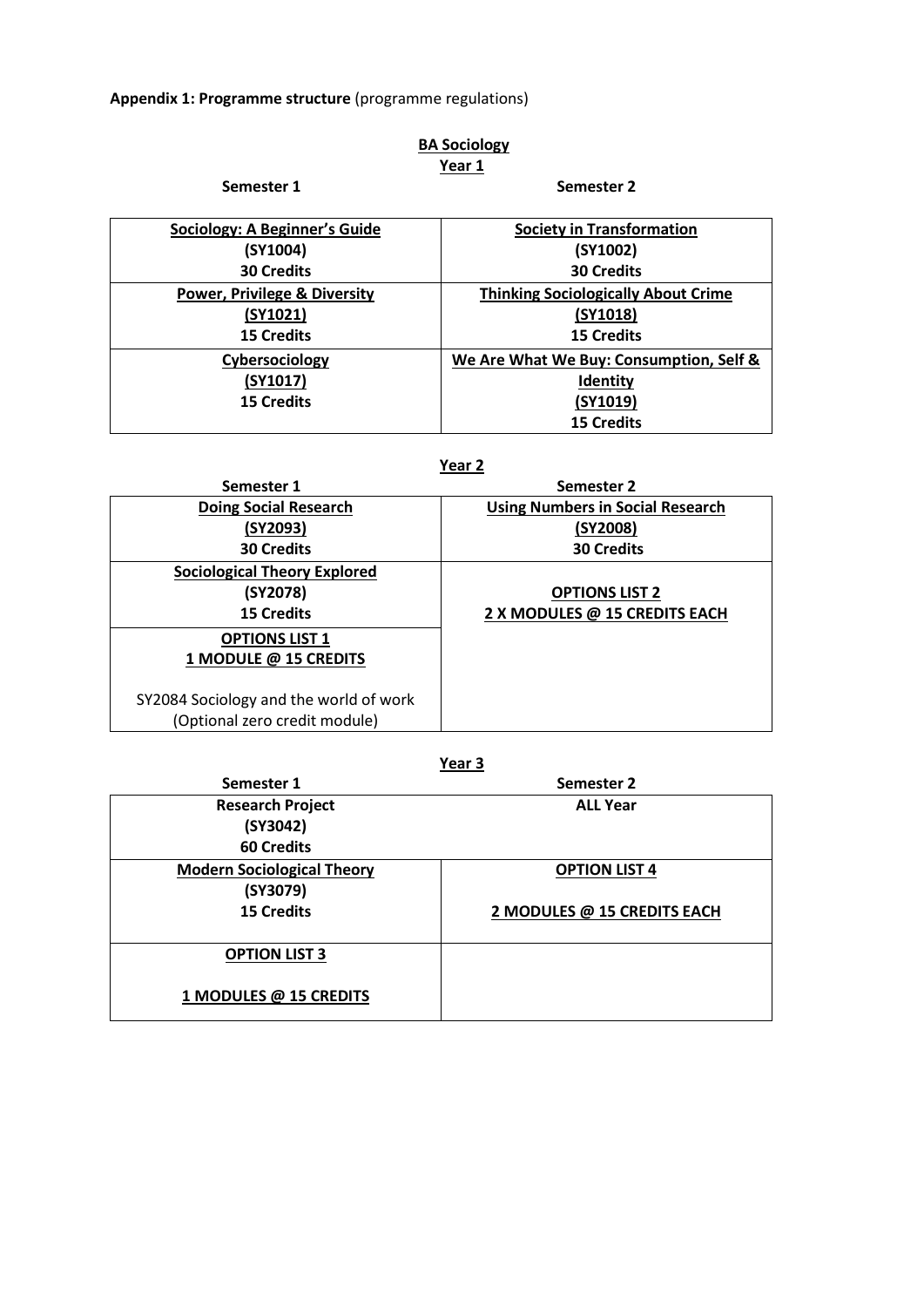### **OPTION LIST 1**

Digital Media and Everyday Life (MS2011) Live Sociology (SY2091) Gender & Society (SY2094) The Politics of Beauty (SY2099)

## **OPTION LIST 2**

Japan: Culture, History and Power (SY2061) Sociology of Fashion (SY2083) Work, Employment & Society (SY2089) Victims & Offenders (SY2088) Sociology Through Literature and Film (SY2098) New Youth, Young adulthood and Society (SY2012)

#### **OPTION LIST 3**

Drugs & Society (SY3090) Social Psychology (SY3100) Identity Troubles: nationalism, jihadism and the extreme right (SY3099)

#### **OPTION LIST 4**

Football and Society (SY3057) Social Movements (SY3092) Space, Place & Contemporary Culture (SY3093) Autobiographical Society (SY3094) Sociology of Health and Illness (SY3095) Growing Up & Growing Older (SY3096) International Migration (SY3097) Global Sex Trade (SY3098)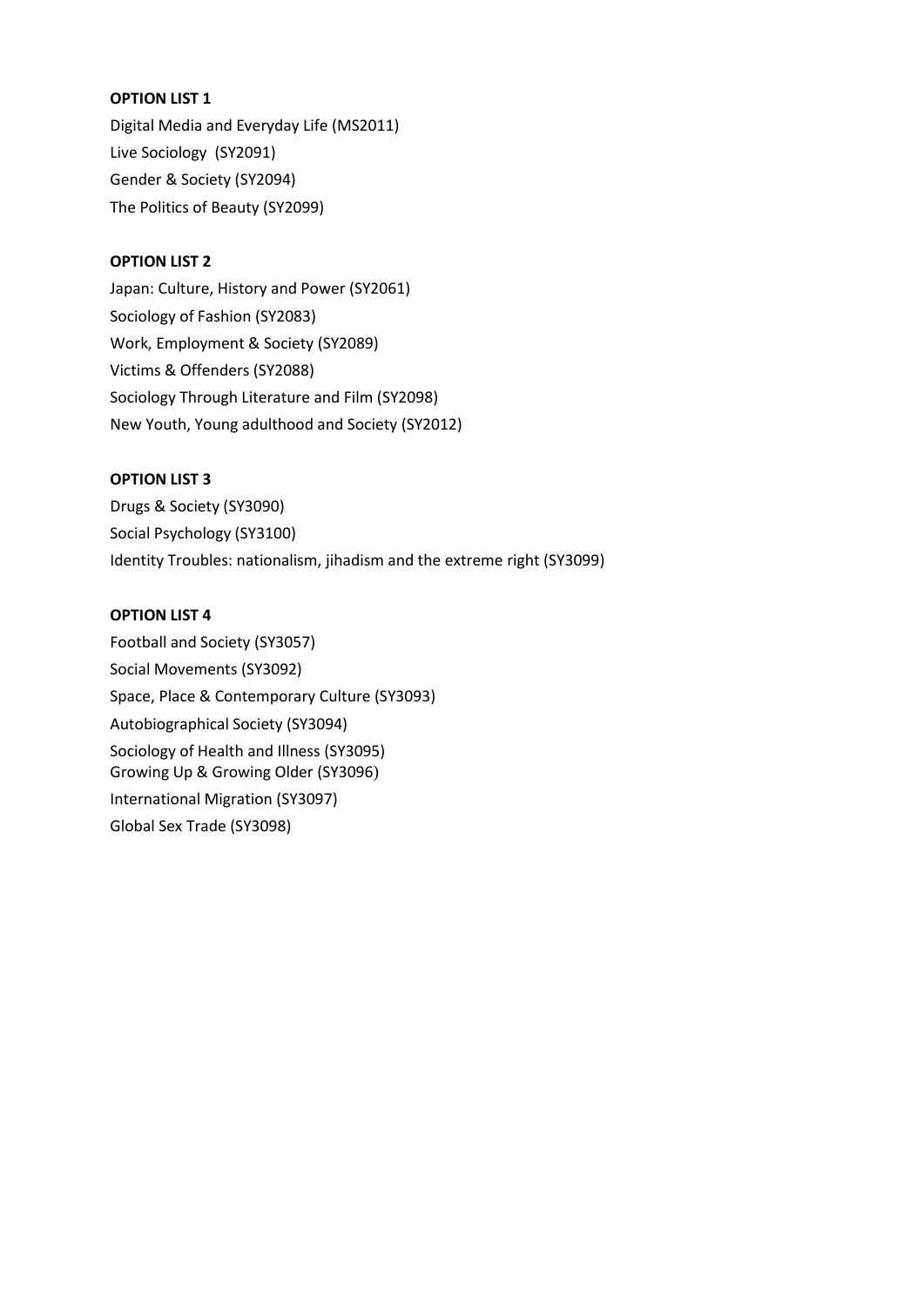# **BA Sociology (Major) Year 1**

**Semester 1 Semester 2** 

| Sociology: A Beginner's Guide | <b>Society in Transformation</b>        |
|-------------------------------|-----------------------------------------|
| (SY1004)                      | (SY1002)                                |
| <b>30 Credits</b>             | <b>30 Credits</b>                       |
| Cybersociology                | We Are What We Buy: Consumption, Self & |
| (SY1017)                      | <b>Identity</b>                         |
| <b>15 Credits</b>             | (SY1019)                                |
|                               | <b>15 Credits</b>                       |

# **Year 2**

| Semester 2                              |
|-----------------------------------------|
| <b>Using Numbers in Social Research</b> |
| (SY2008)                                |
| <b>30 Credits</b>                       |
|                                         |
| <b>OPTIONS LIST 2</b>                   |
| 1 X MODULE @ 15 CREDITS                 |
|                                         |
|                                         |

## **Year 3**

| Semester 1                     | Semester 2            |  |
|--------------------------------|-----------------------|--|
| <b>SY3042 Research Project</b> | <b>60 CREDITS</b>     |  |
| <b>OPTION LIST 3</b>           | <b>OPTION LIST 4</b>  |  |
| 1 X MODULE @ 15 CREDITS        | 1 MODULE @ 15 CREDITS |  |
|                                |                       |  |